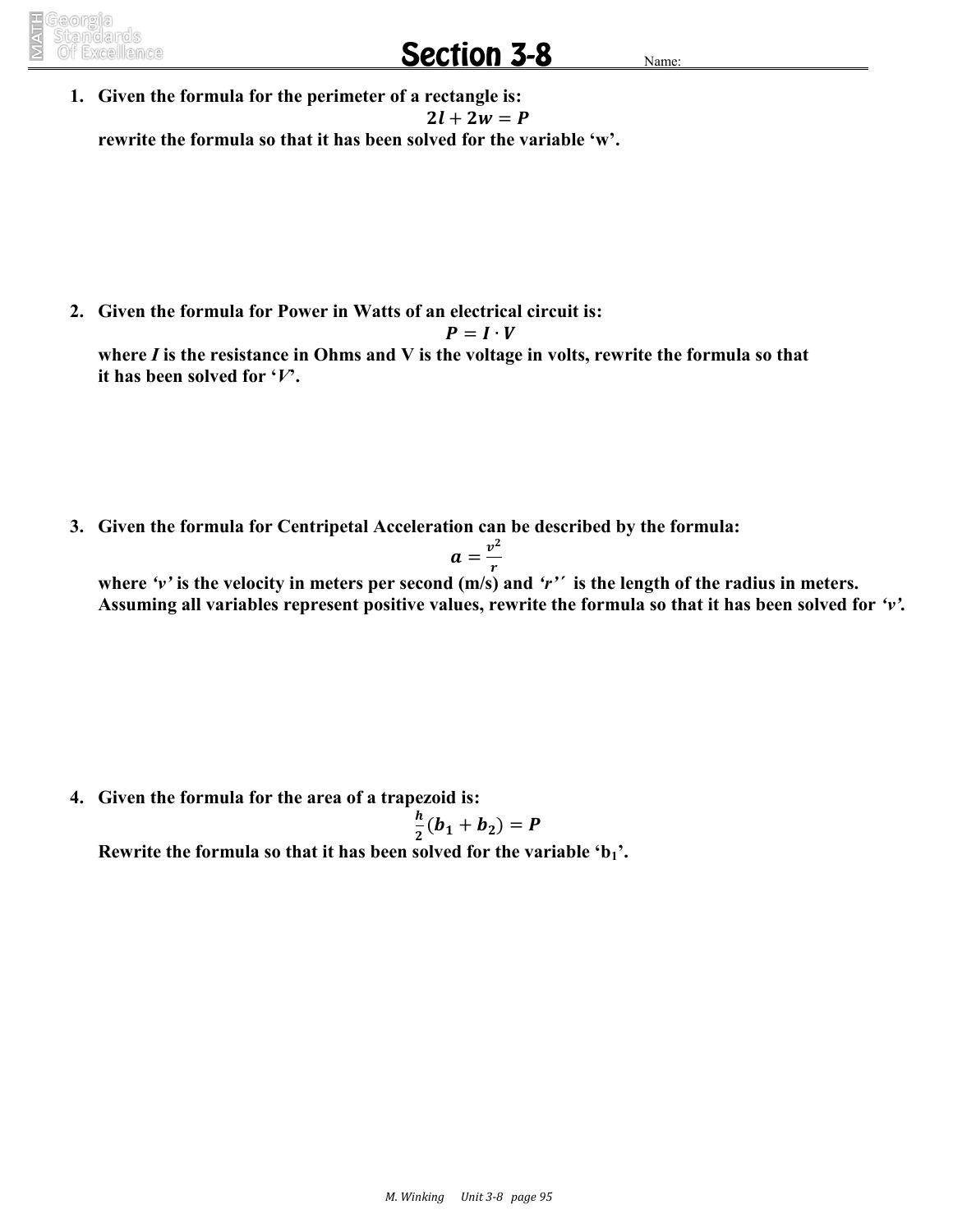- **5.** Given the function,  $f(x) = x^2 + 2x$ , **determine the average rate of change from**   $x = 1$  to  $x = 2$ .
- **6.** Given the function,  $p(x) = 2^x + 1$ , **determine the average rate of change from**   $x = 0$  **to**  $x = 2$ .

7. Given the table of values for  $h(x)$ ,

| e<br>---------------<br>. <i>.</i><br>.<br>--------- |  |  |  |  |  |  |  |  |
|------------------------------------------------------|--|--|--|--|--|--|--|--|

**What is the average rate of change from**  $x = 2$  **to**  $x = 6$ **?** 

**8.** Given the table of values for  $g(x)$ ,

|  |  | ∸ ⊾ |  |
|--|--|-----|--|

**What is the average rate of change from**   $x = -2$  **to**  $x = 4$ ?

9. Given the graph of  $q(x)$ ,



**what is the average rate of change from**   $x = -1$  to  $x = 3$ .

**10.** Given the graph of  $q(x)$ ,



**what is the average rate of change from**   $x = -1$  to  $x = 3$ .